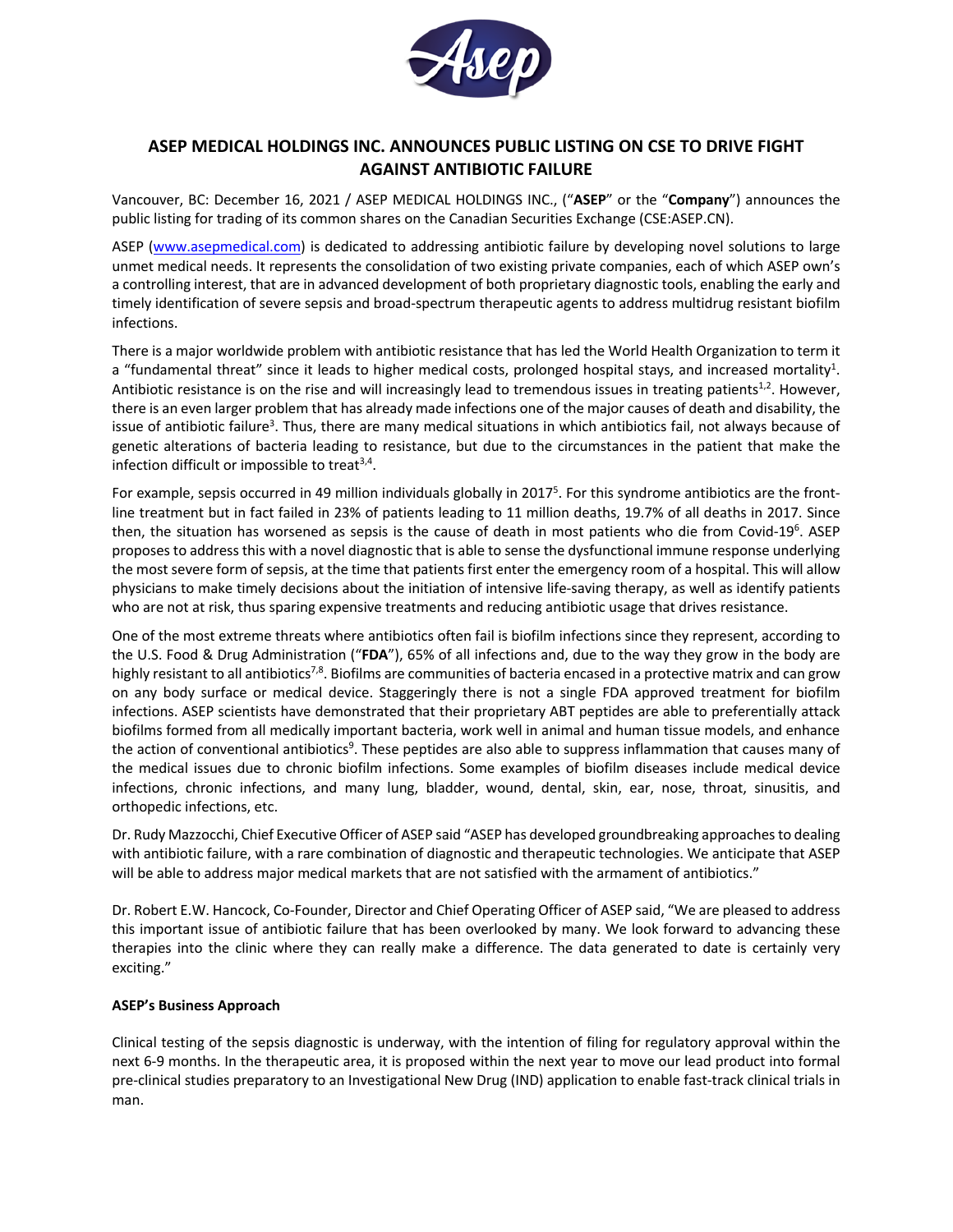

In addition to the Company's recent equity financing, funding to pursue its research agenda has been obtained through non-dilutive sources (e.g., through research and development grants and partnerships with other companies and entities). In the therapeutic area, ASEP is pursuing its broad array of molecules by developing them as new treatments either alone or through contractual arrangements with other companies. For more information, please visit: www.asepmedical.com.

# **About ASEP Medical Holdings Inc.**

ASEP Medical Holdings Inc. owns a controlling interest in Sepset Biosciences Inc. (www.sepset.ca) and ABT Innovations Inc. (www.abtinnovations.ca).

Sepset Bioscience Inc.'s SepsetER diagnostic technology involves a patient gene expression signature that predicts severe sepsis, one of the major diseases leading to antibiotic failure since antibiotics are the major treatment for sepsis but despite this Sepsis is responsible for nearly 20% of all deaths on the planet. The SepsetER test is identified in the blood and assessable by nucleic acid amplification technologies. This proprietary diagnostic technology differs from current diagnostic tests in enabling diagnosis of severe sepsis within 1-2 hours of first clinical presentation (i.e., in the emergency room), while other diagnostics only provide diagnosis after 24-48 hours. ASEP believes this will enable critical early decisions to be made by physicians regarding appropriate therapies and reduces mortality and morbidity.

ABT Innovations Inc.'s peptide technology covers a broad range of therapeutic applications including bacterial biofilm infections (medical device infections, chronic infections, lung, bladder, wound, dental, skin, ear-nose and throat, sinusitis, orthopedic, etc.), representing two thirds of all infections, anti-inflammatories, anti-infective immune-modulators and vaccine adjuvants.

## **CONTACT**:

Rudy Mazzocchi ASEP Medical Holdings Inc. Email: rudy@asepmedical.com Ph: +1.321.229.2014

### **Forward-Looking Statements**

This news release contains certain "forward-looking statements" within the meaning of such statements under applicable securities law. Forward-looking statements are frequently characterized by words such as "anticipates", "plan", "continue", "expect", "project", "intend", "believe", "anticipate", "estimate", "may", "will", "potential", "proposed", "positioned" and other similar words, or statements that certain events or conditions "may" or "will" occur. These statements, including but not limited to the completion of successful clinical testing of our Sepsis diagnostic test and its intended filing for regulatory approval; and the undertaking of pre-clinical studies on our lead therapeutic, with an expectation that this will lead to fast track clinical trials**.** Various assumptions were used in drawing the conclusions or making the predictions contained in the forward-looking statements throughout this news release. Forward-looking statements are based on the opinions and estimates of management at the date the statements are made and are subject to a variety of risks (including those risk factors identified in the ASEP Medical's prospectus dated November 9, 2021) available for review under the ASEP Medical's profile at www.sedar.com and uncertainties and other factors that could cause actual events or results to differ materially from those projected in the forward-looking statements. ASEP Medical is under no obligation, and expressly disclaims any intention or obligation, to update or revise any forward-looking statements, whether as a result of new information, future events or otherwise, except as expressly required by applicable law.

*The CSE (operated by CNSX Markets Inc.) has neither approved nor disapproved of the contents of this press release.*